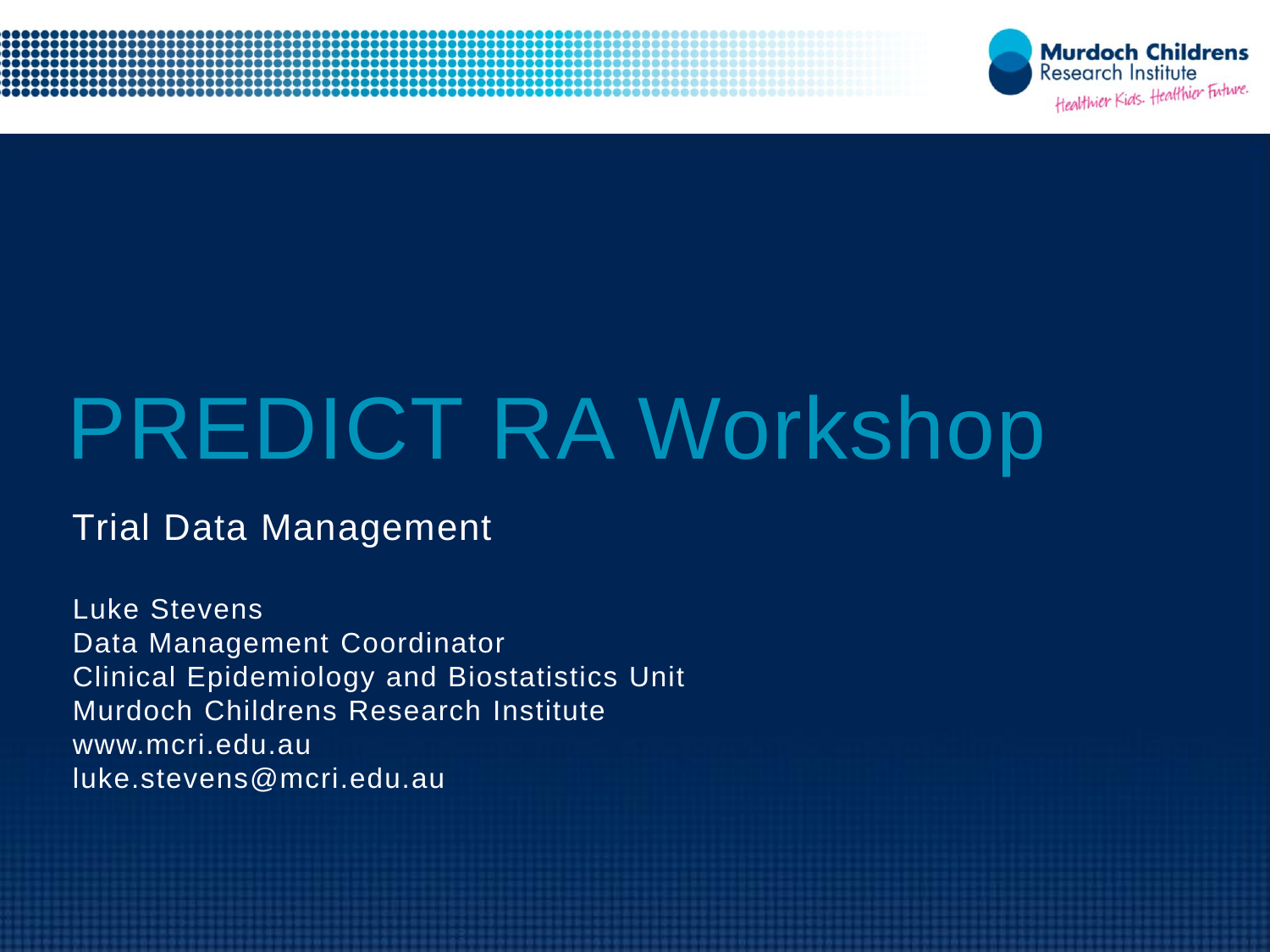Trial Data Management **Topics** 

- Primary Principles
- Data Collection
- Databases
- Development and testing
- Managing live data
- Using your data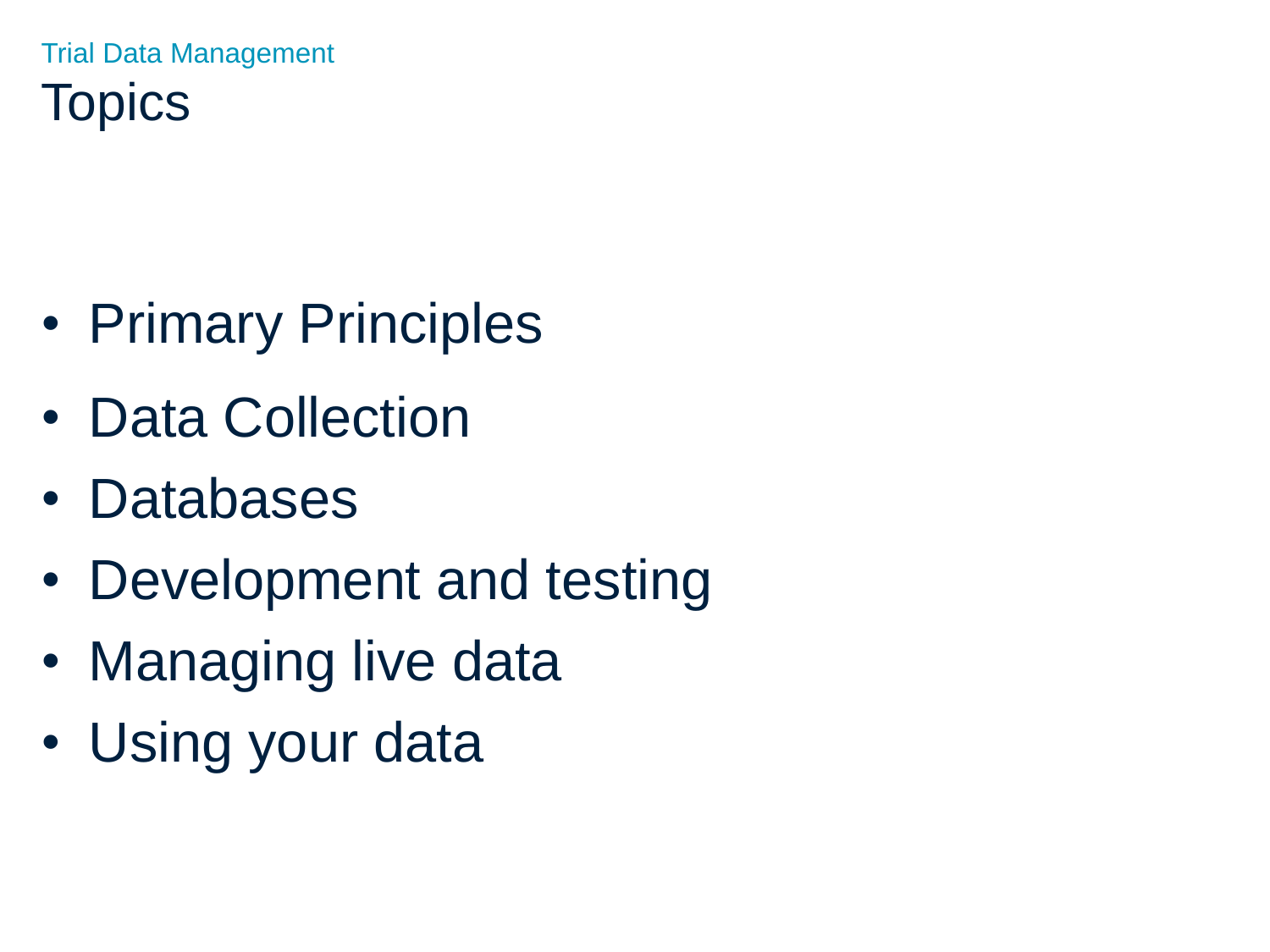## Trial Data Management Primary Principles

- Good quality data prerequisite for good quality results
- Garbage in garbage out
- Good documentation
- Good organisation
- Good procedures
- \*\*\* REPRODUCIBLE RESULTS \*\*\*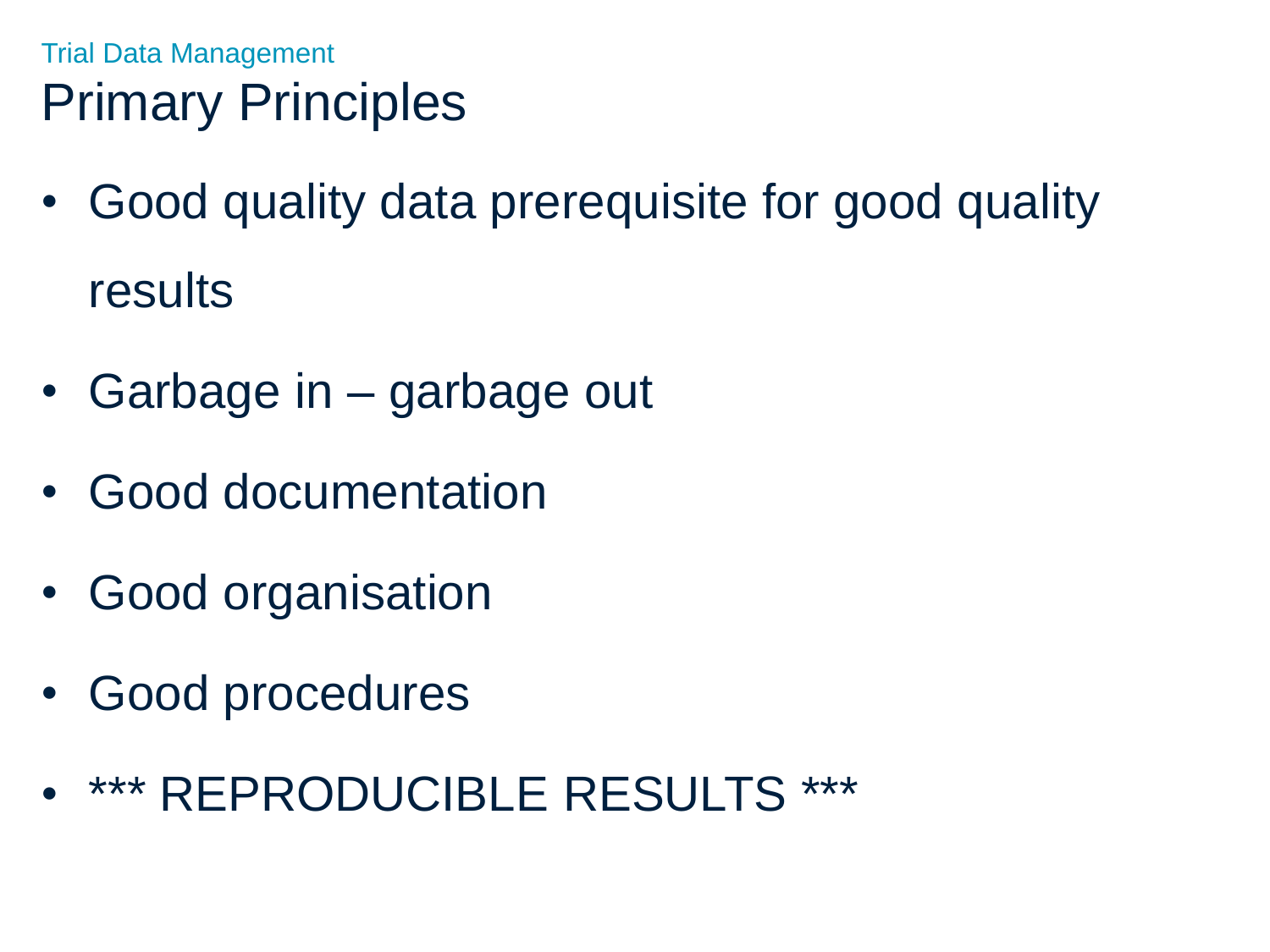## Trial Data Management Reproducibility Throughout

- Study manual, protocol
	- Documenting how study will be run
	- Data collection procedures
- Standard Operating Procedures
	- Specific instructions for how tasks are to be completed
- Data collection, data entry, data custodianship
	- Audit trail (paper or electronic)
	- Security and permissions controls
- **Analysis** 
	- File management: folders, naming, version control
	- Cleaning and analysis scripts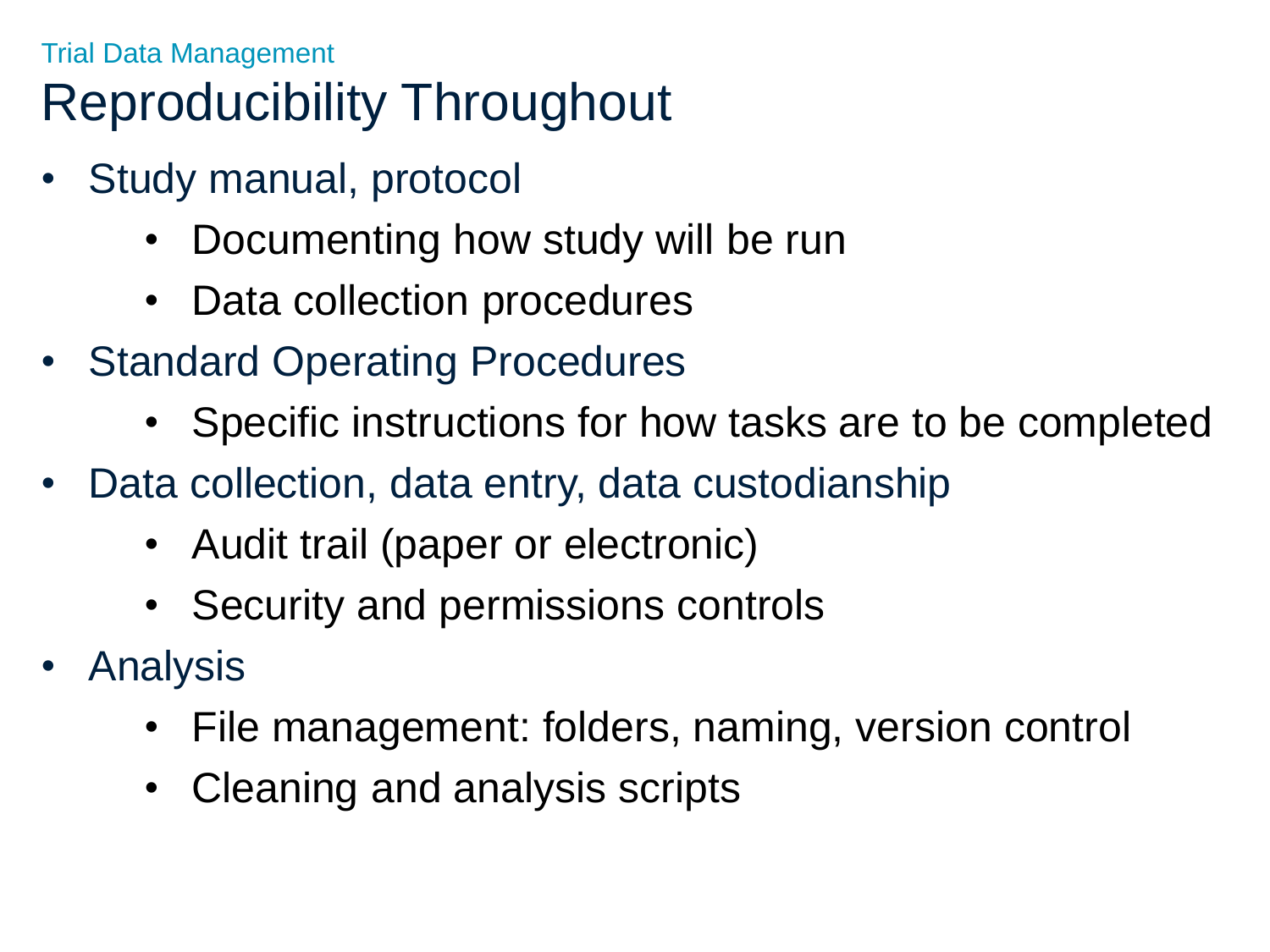## Trial Data Management Data Collection

- Paper or electronic?
	- Technological considerations what is available?
	- Practical considerations what will work best in the collection setting?
- **Paper** 
	- Easy and convenient in face-to-face setting
	- Hard-copy source document
	- Requires handling and storage
- **Electronic** 
	- No additional data entry time
	- Validation at source much less cleaning time
	- Higher training requirements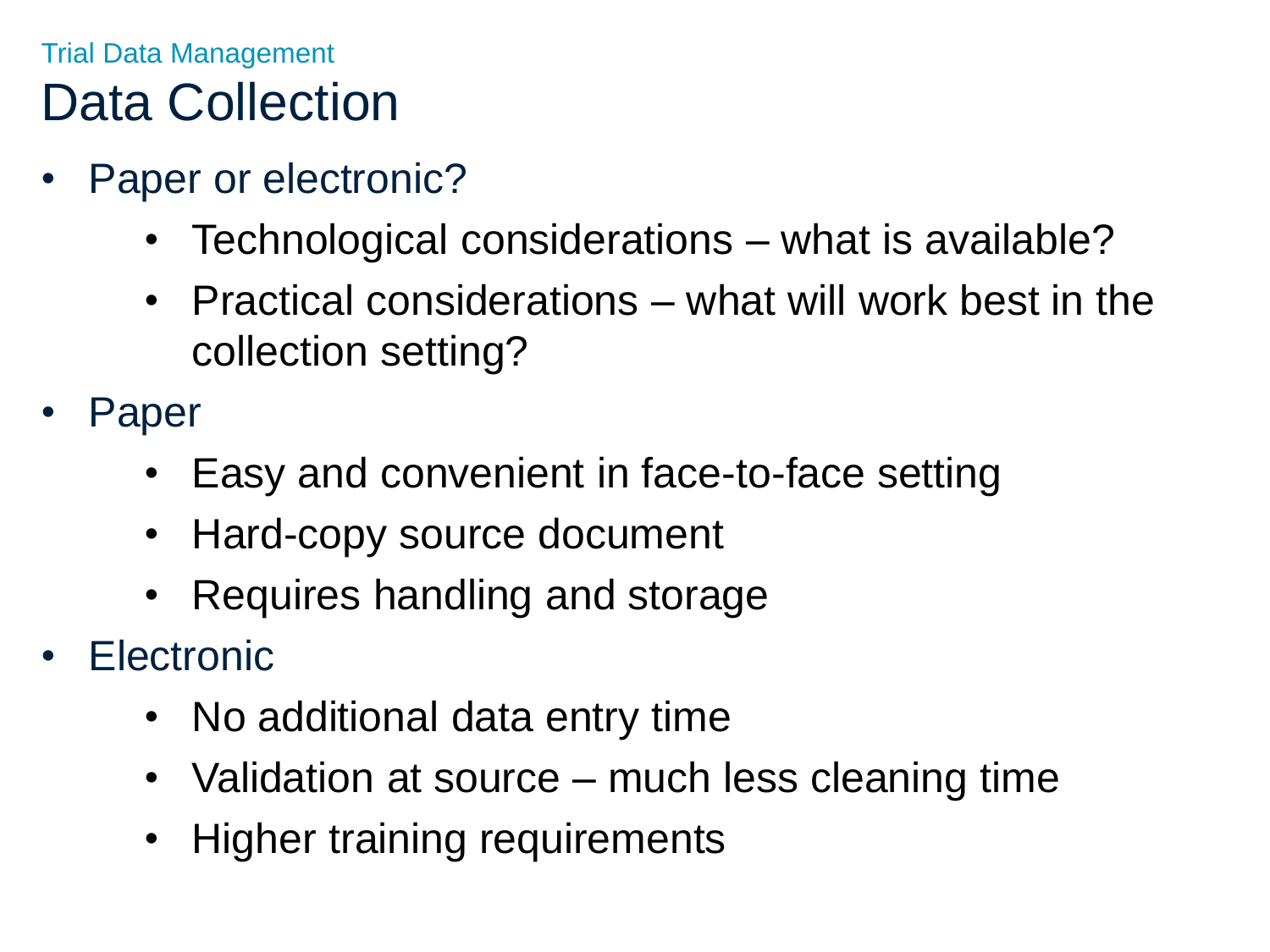## Trial Data Management Trial Databases

- Choosing what to use
	- Audit trail
	- User permission controls
	- Secure storage
	- Data quality measures
	- Data export to statistical software
	- Report capabilities
	- Functionality (e.g. web access, data queries, monitoring, randomisation)
- Options?
	- Not recommended: Excel, stats packages, Access
	- Better options: EpiData, REDCap, WebSpirit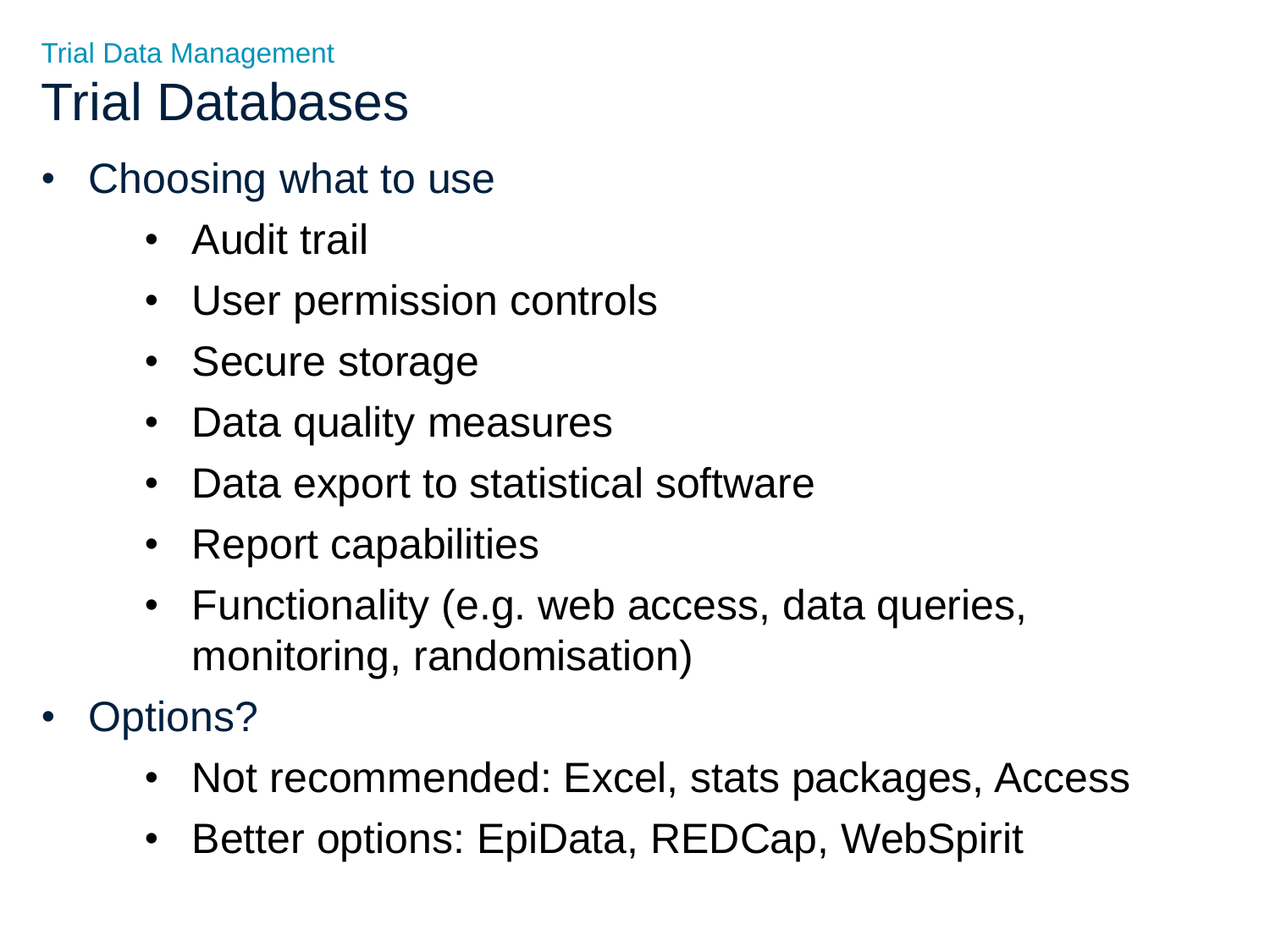### Trial Data Management Databases: Can I Use Excel?

- Microsoft Excel is a spreadsheet, not a database
- Use only if you do not care about your data's:
	- Integrity
		- Move data across records and columns
		- No audit trail
	- Quality
		- No data type enforcement
		- No range checks or cross-field validation
	- Security
		- No user or permission management
		- File-based, so manual version control and backup
	- Usability
		- No metadata means no direct export to stats package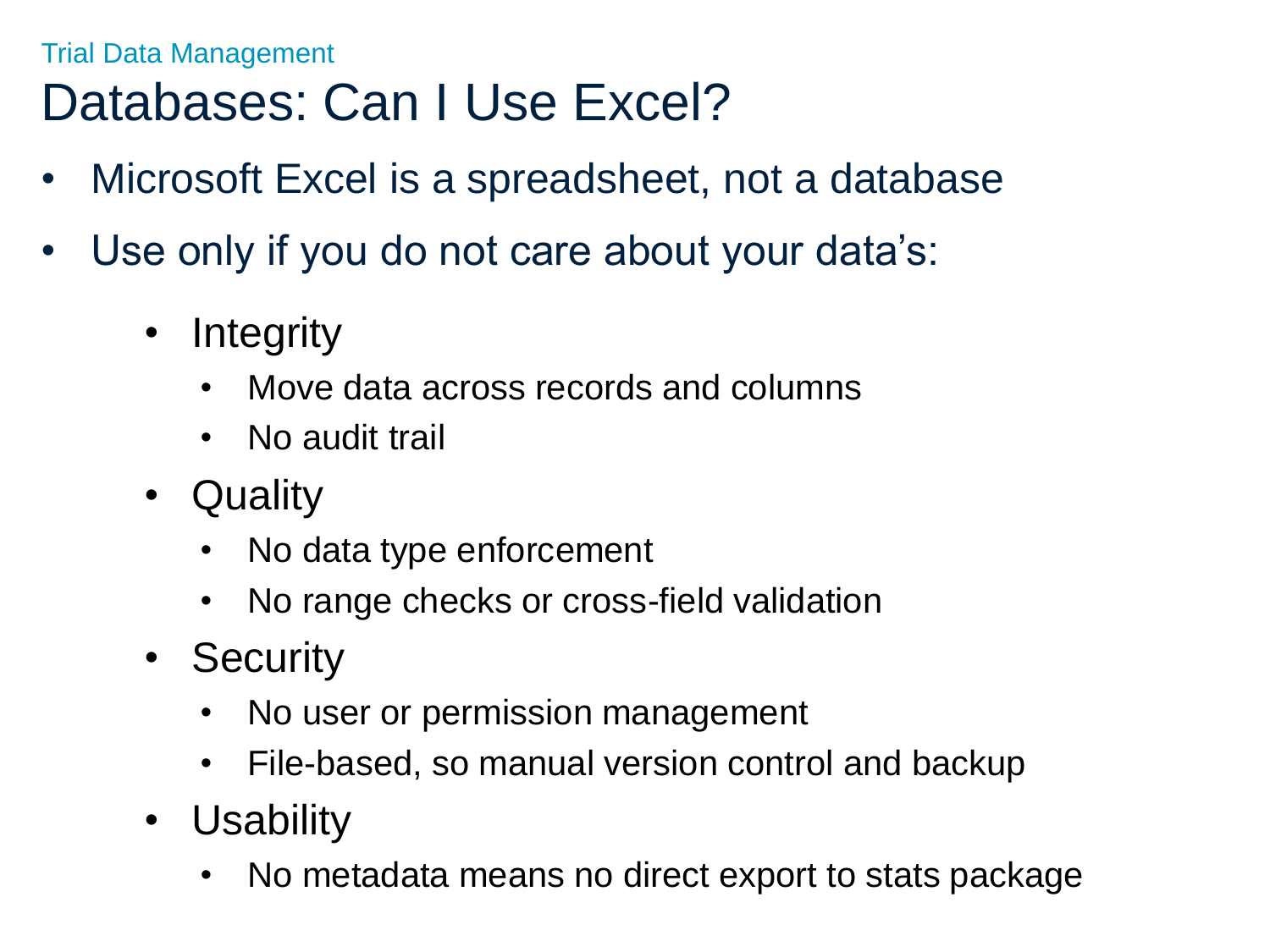## Databases: Why not just use my stats package?

- Preserve record integrity, columns have fixed data type
- Do not offer other essential or desirable features
	- Audit trial
	- User access and permission controls
	- Validation checks upon entry (except data type)
	- File-based, so manual version control and backup
	- Workflow functionality (queries, randomisation etc.)
- Use the correct tool for the job. There are better options.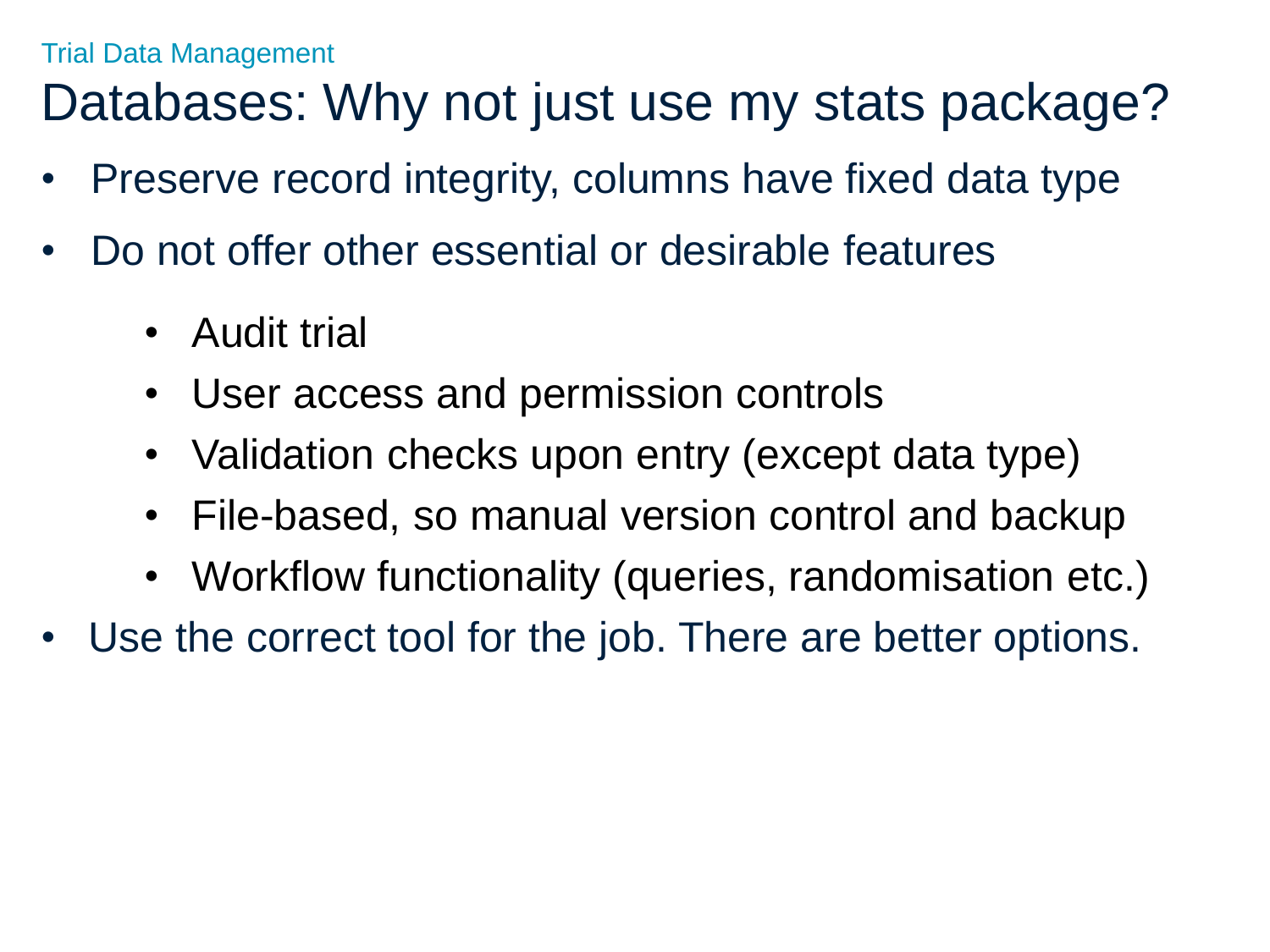### Trial Data Management Databases: Microsoft Access / FileMaker Pro

- Both combine relational database (back-end) with a user interface (front-end):
	- File-based
	- Vast scope for bespoke forms and functionality
	- Specific programming expertise required
- Recommend use:
	- Only when your team has the necessary skills
	- As a supplementary system e.g. for letters, reports
	- \*Not\* recommended as primary database for your research data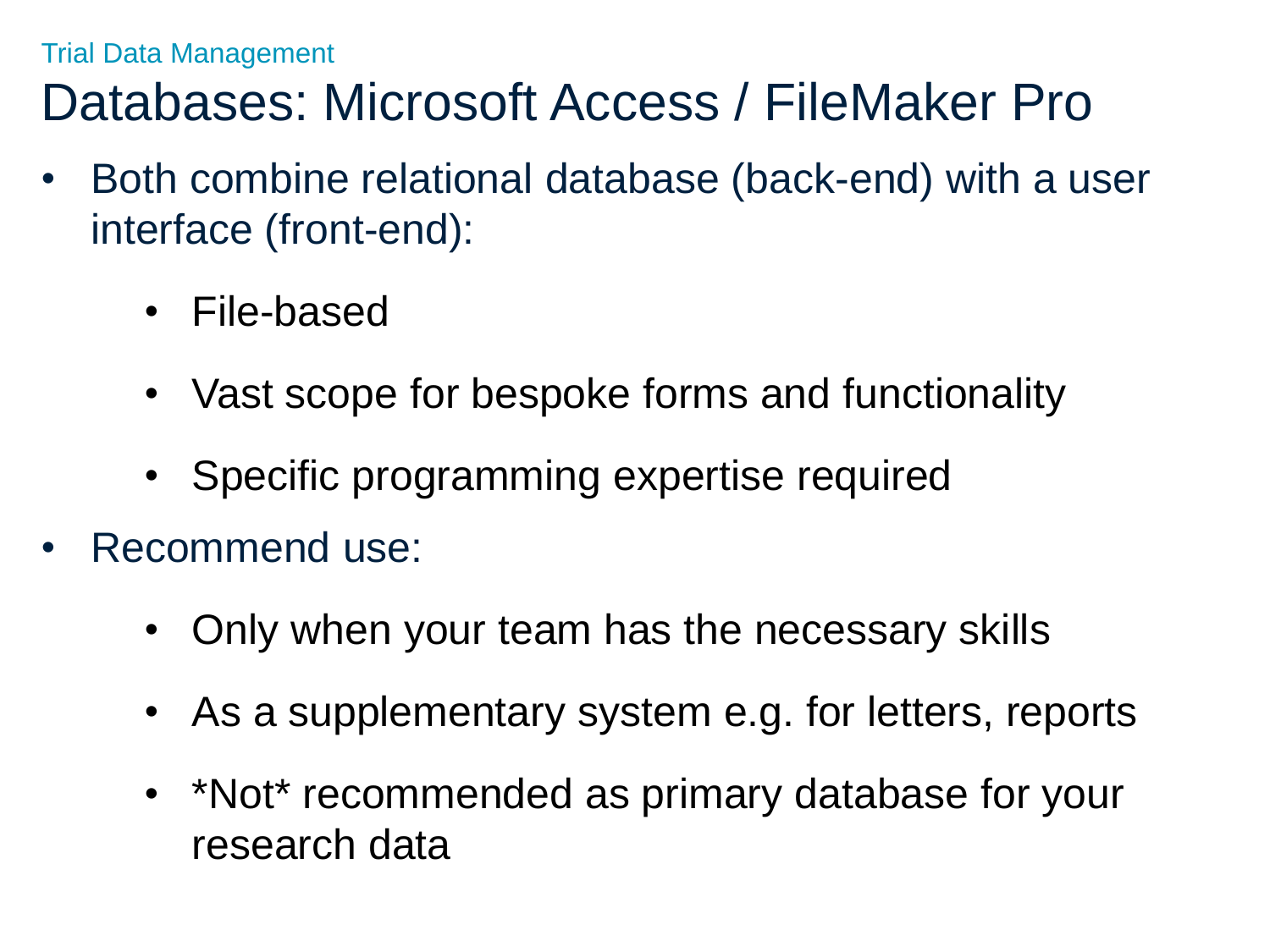### Trial Data Management Databases: EpiData Entry

- Features:
	- Free software: download from [epidata.dk,](http://epidata.dk/) install
	- File-based datasets
	- Excellent data validation
	- Exports datasets directly to stats package binary files
- Recommend use:
	- Single user
	- Simple, single form
	- Data entry of data collected on paper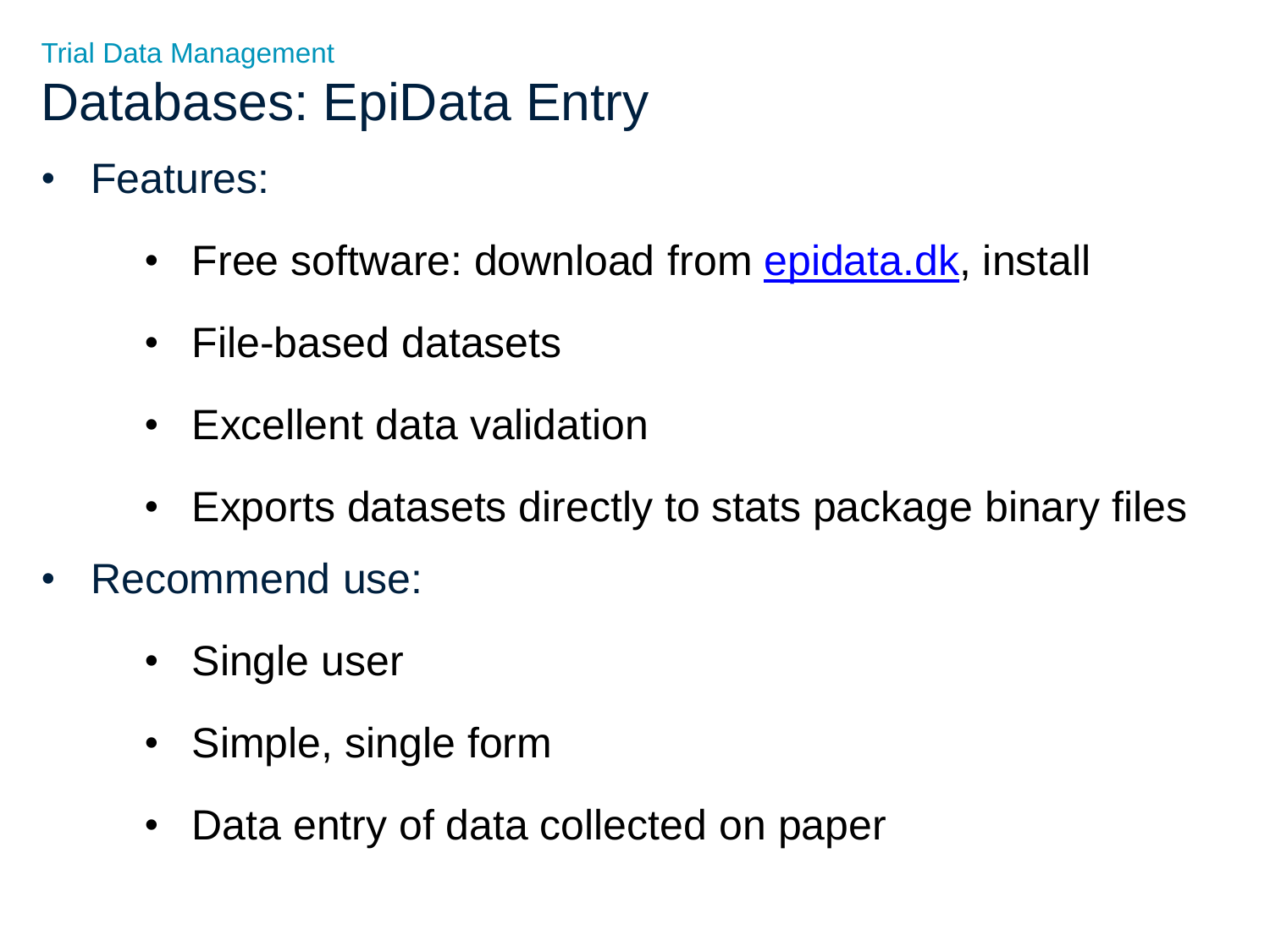### Trial Data Management Databases: WebSpirit

- Features:
	- Web-based accessible from anywhere
	- Trial workflows (monitoring, record sign-off etc.)
	- Scope for complex forms and event schedules
	- Audit trail, user permissions, data validation
- Recommend use:
	- Robust security and data quality
	- Trials
	- Institution member of PTNA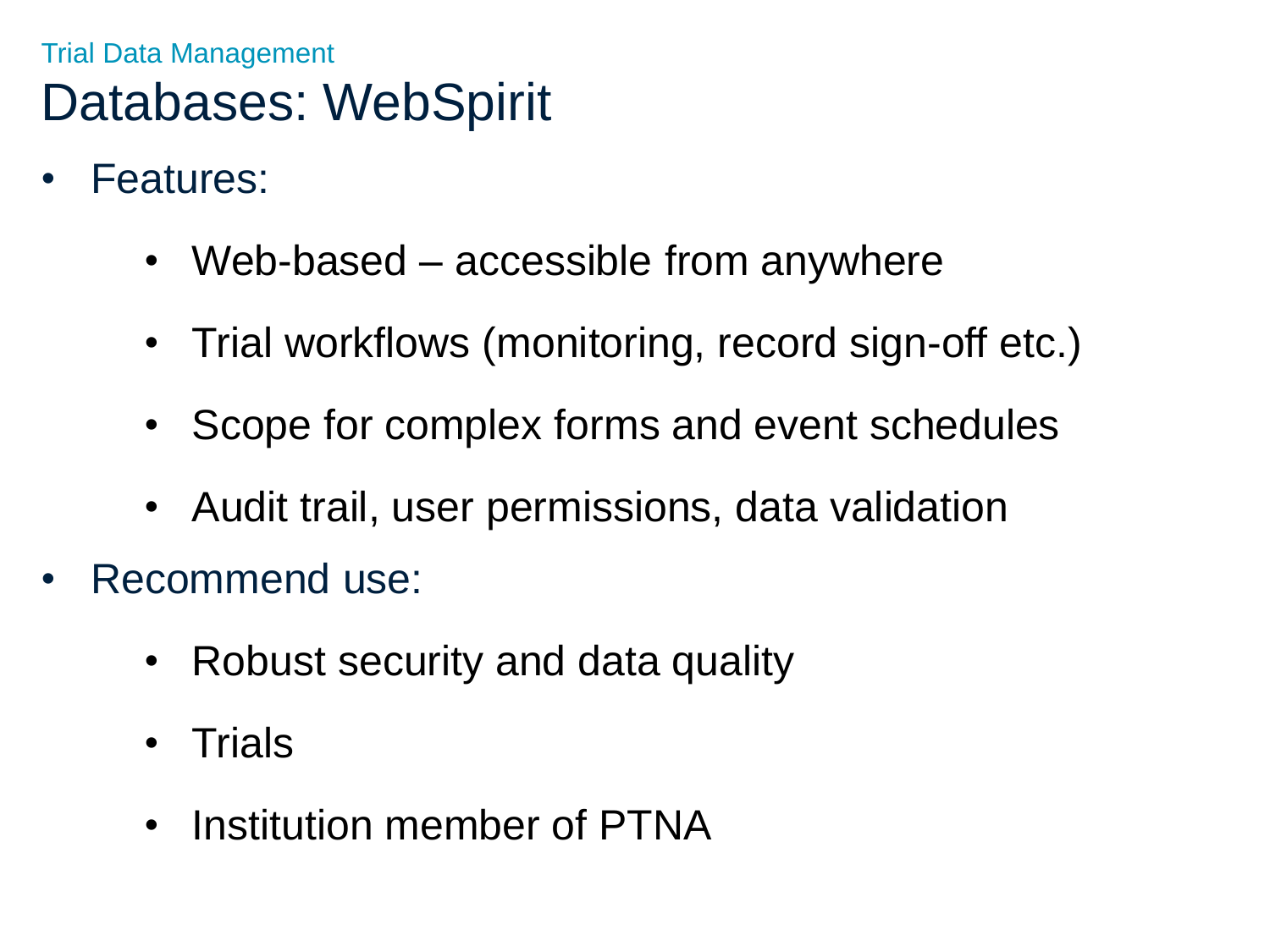### Trial Data Management Databases: REDCap

- Features:
	- Web-based accessible from anywhere
	- Authenticated data entry and online survey forms
	- Flexible, broad range of functionality
	- Audit trail, user permissions, data validation
- Recommend use:
	- Robust security and data quality
	- Rapid development, piloting
	- Scope for customisation
	- Application hosted by your institution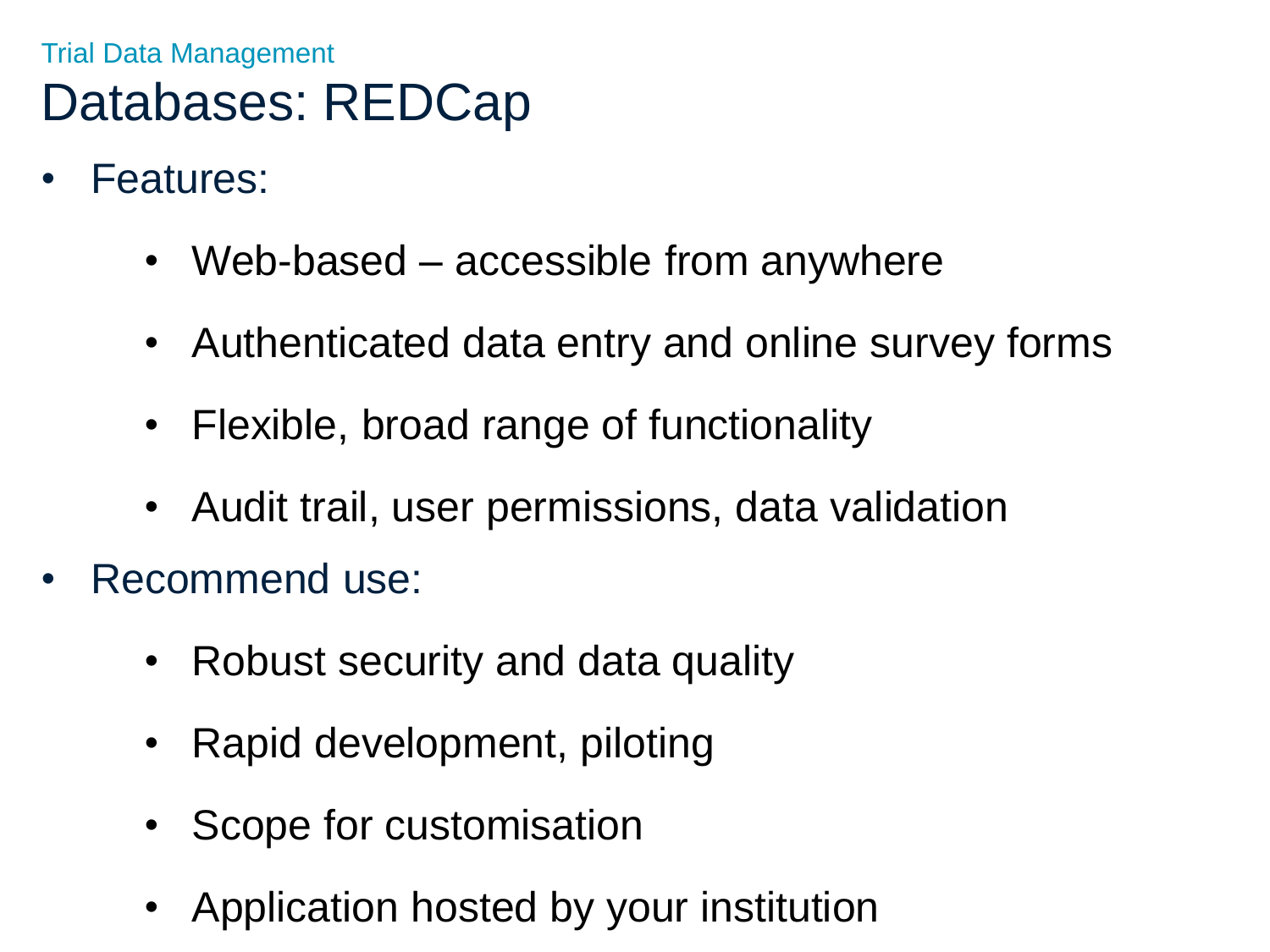### Trial Data Management Database Development: Survey Form Design

- Design forms mindful of data entry method
- Participant-completed survey forms will be viewed by each participant only once
	- Use radio buttons rather than drop-down lists so that all options are visible without having to select the field
	- Break the form into small sections, with section-perpage, to capture partial responses
	- You can be liberal with explanatory text and design elements (e.g. images)
	- Provide "do not wish to answer" options (where appropriate)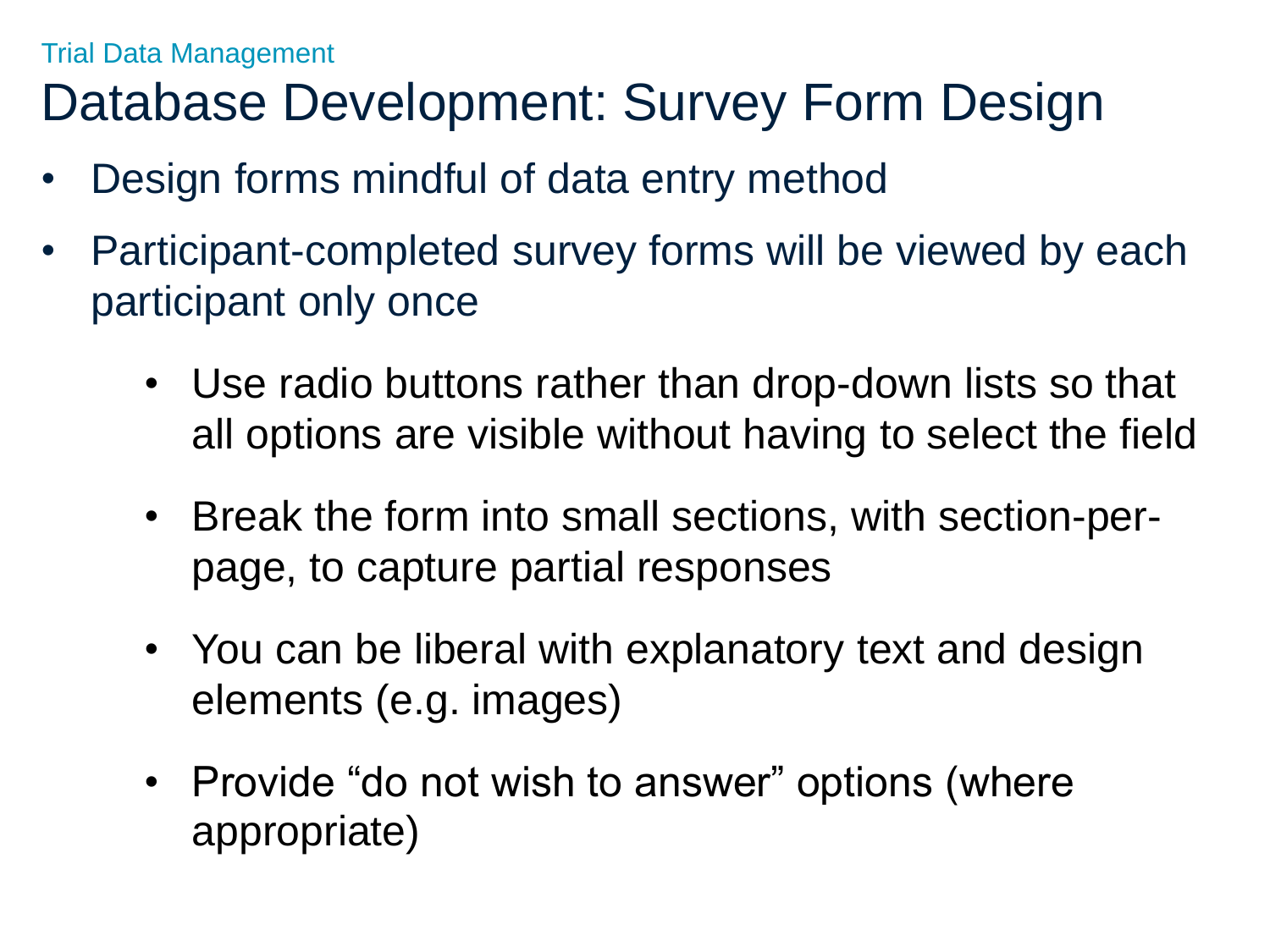## Database Development: Survey Form Design

| R Evaluation Survey<br>$\times$<br>$\pm$                          |                            |             | $\Box$                | ×        |
|-------------------------------------------------------------------|----------------------------|-------------|-----------------------|----------|
| ←<br>https://redcap.mcri.edu.au/surveys/index.php?s=9X3o2tLqeY    | Q Search<br>$\mathbb{C}^l$ | ତ           |                       | $\equiv$ |
| <b>Evaluation Survey</b>                                          |                            |             | Resize font:<br>8 I E |          |
|                                                                   |                            | Page 3 of 3 |                       |          |
|                                                                   |                            |             |                       |          |
| <b>Follow Up Studies</b>                                          |                            |             |                       |          |
| Might you be interested in participating in a follow up<br>study? | Yes please<br>No thanks    |             | reset                 |          |
| << Previous<br>Page                                               | <b>Submit</b>              |             |                       |          |
| REDCap Software - Version 6.11.1 - © 2016 Vanderbilt University   |                            |             |                       |          |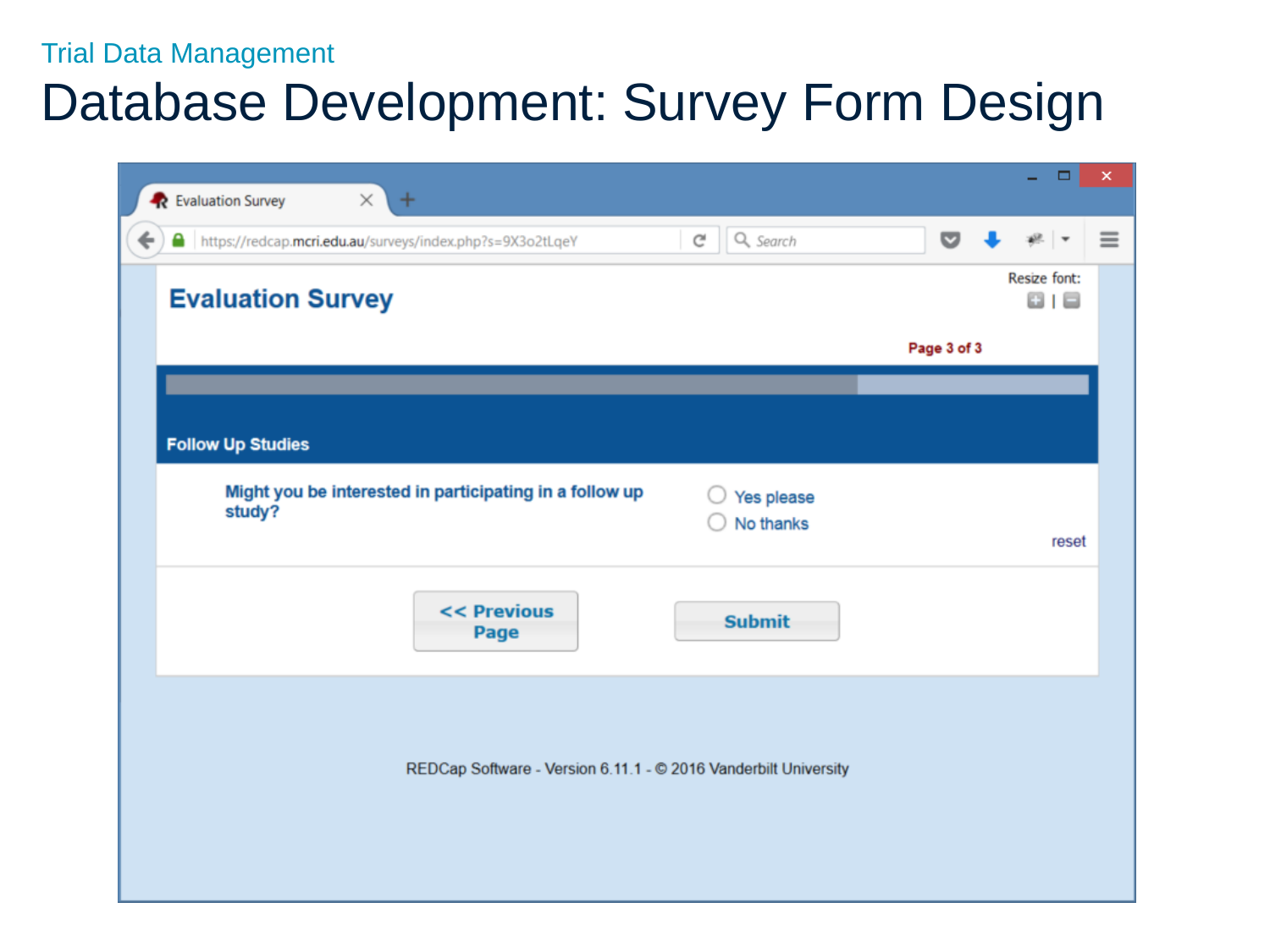## Database Development: Data Entry Form Design

- Forms for entry by data entry person viewed many times
	- Use drop-down lists rather than radio buttons so that options can be selected with fewest key-strokes
	- Begin value labels with the corresponding value. E.g.: 0, 0 No
		- 1, 1 Yes

Data can be entered using number then tab to next.

- Make all fields mandatory. Include codes for missing values for every field – nothing is mandatory on paper!
- Lay out the data entry form matching the sequence of how the paper form will be read as closely as possible
- Design should be as simple and uncluttered as possible (go easy on images, text styles etc.)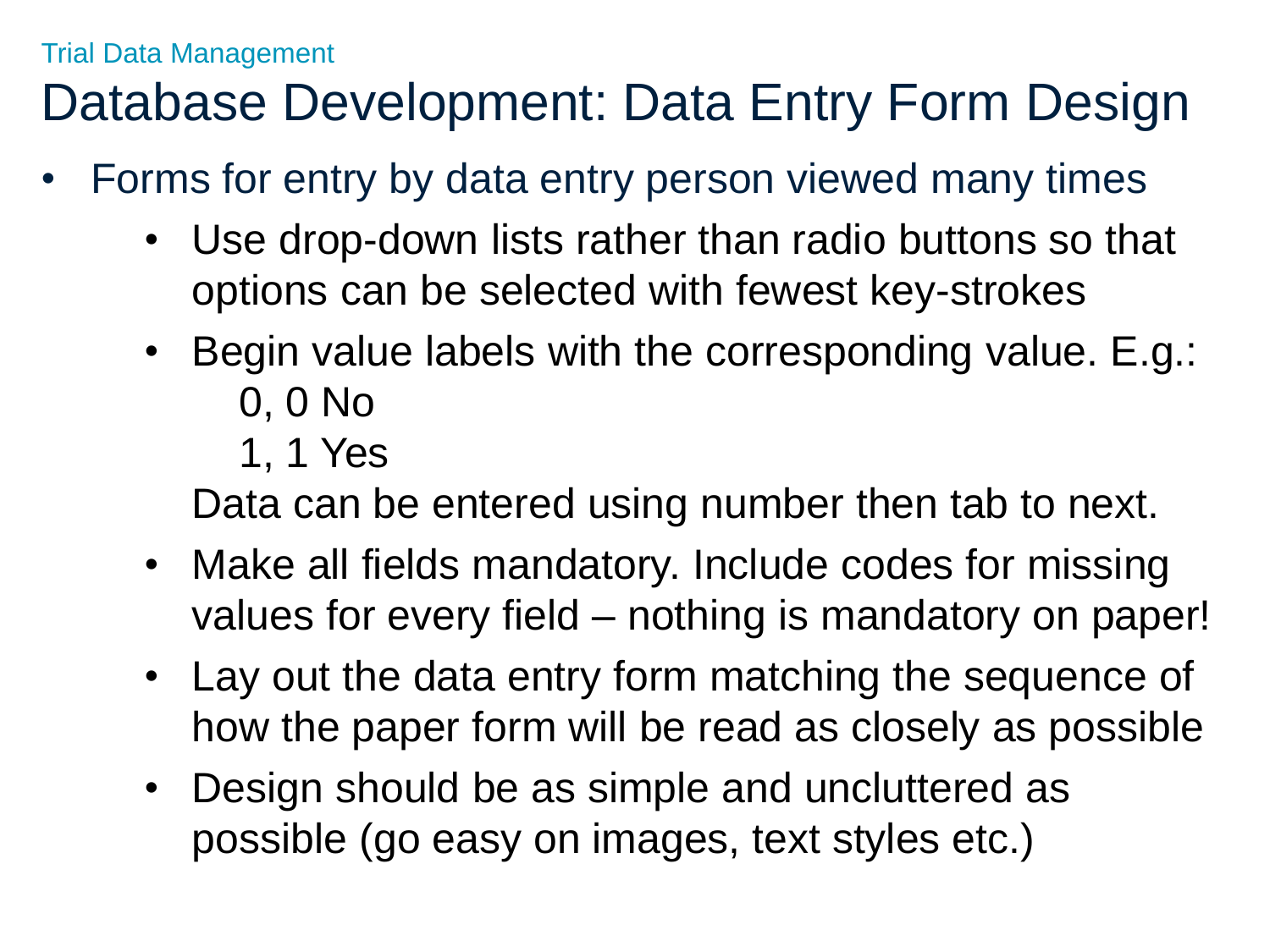## Database Development: Data Entry Form Design

| R Luke's Sandbox   REDCap X<br>٠                                 |                                                                                                                             | □ | ×        |
|------------------------------------------------------------------|-----------------------------------------------------------------------------------------------------------------------------|---|----------|
| https://redcap.mcri.edu.au/redcap_v6.11.1/DataEntry/index.p<br>- | ▽<br>Q Search<br>C                                                                                                          |   | $\equiv$ |
| <b>Diet assessment</b>                                           | Re-assign this record to another Data Access Group?<br>Group 2                                                              | v | ∧        |
| Editing existing Study ID 62                                     |                                                                                                                             |   |          |
| <b>Study ID</b>                                                  | 62                                                                                                                          |   |          |
| Date of assessment                                               | ⊕<br>$\frac{1}{31}$<br>Y-M-D<br>Today<br>w<br>$[09/09/9999 = Missing]$                                                      |   |          |
| Age in months at cessation of breastfeeding                      | $\boxplus$<br>w<br>$[-1 = Missing]$                                                                                         |   |          |
| <b>Type of diet</b>                                              | H<br>◡<br>s                                                                                                                 |   |          |
| <b>Comment on diet</b>                                           | 1 omnivorous<br>(H)<br>2 vegetarian<br>⊝<br>3 vegan                                                                         |   |          |
| <b>Favourite food</b>                                            | $\begin{array}{c} \begin{array}{c} \begin{array}{c} \end{array} \end{array} \end{array}$<br>9 other (specify)<br>-1 Missing |   |          |
|                                                                  | H)                                                                                                                          |   |          |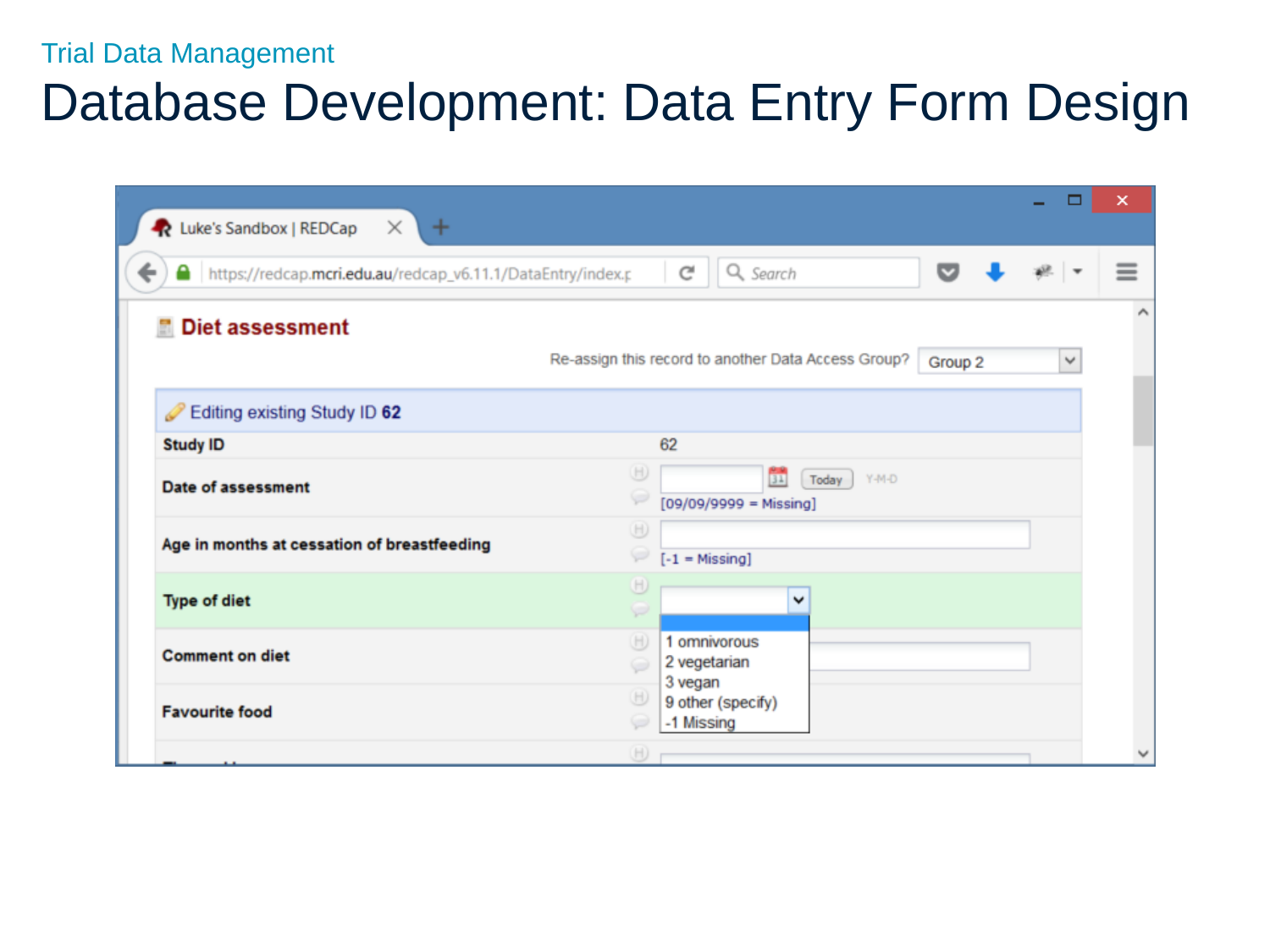## Trial Data Management Database Development: Testing

- Test thoroughly
	- Ensure data entry forms function as required
	- Ensure other project configurations (e.g. user permissions, automated emails, randomisation) are set up correctly and appropriately
- User training
	- Users must become familiar with the navigating database
	- Each person using the database must know how to perform their tasks correctly
- **Piloting** 
	- Piloting your forms with people like your participants not just the study team – is invaluable
	- Even if on paper, a good test of data entry forms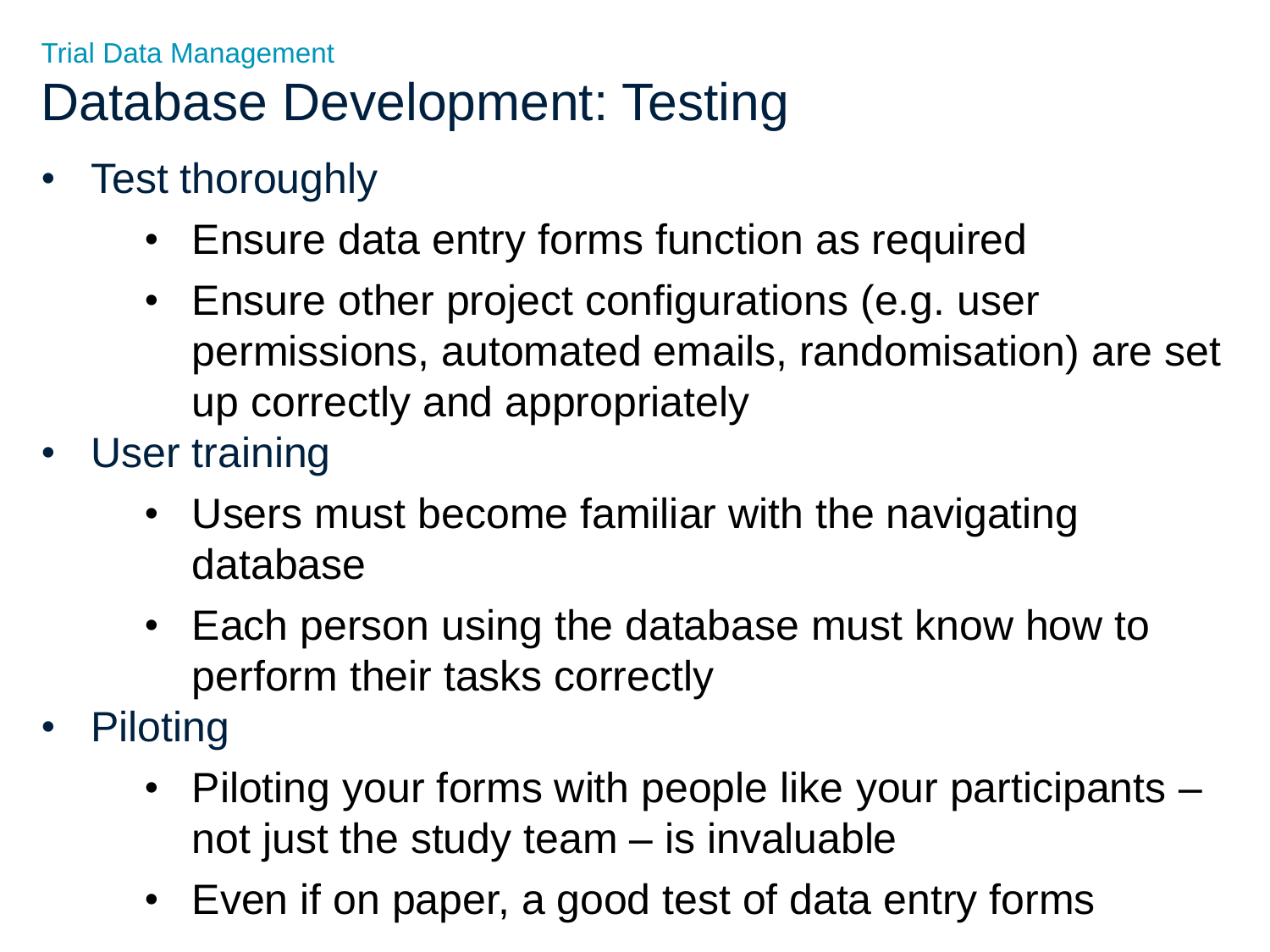## Database Development: Access Controls

- "Principle of least privilege"
	- Users need access to just those functions and data they require to perform their tasks – no more
	- Simplify training
	- Reduce scope for error
- User permissions/access considerations
	- Define user types/roles according to tasks
	- Study-level vs. site-level users
- Participant identifiers
	- Ensure participant identifiers are not accessible to any user that does not need to see them
	- Participant tracking data and study data may be separated into different databases
	- Be careful with free-text fields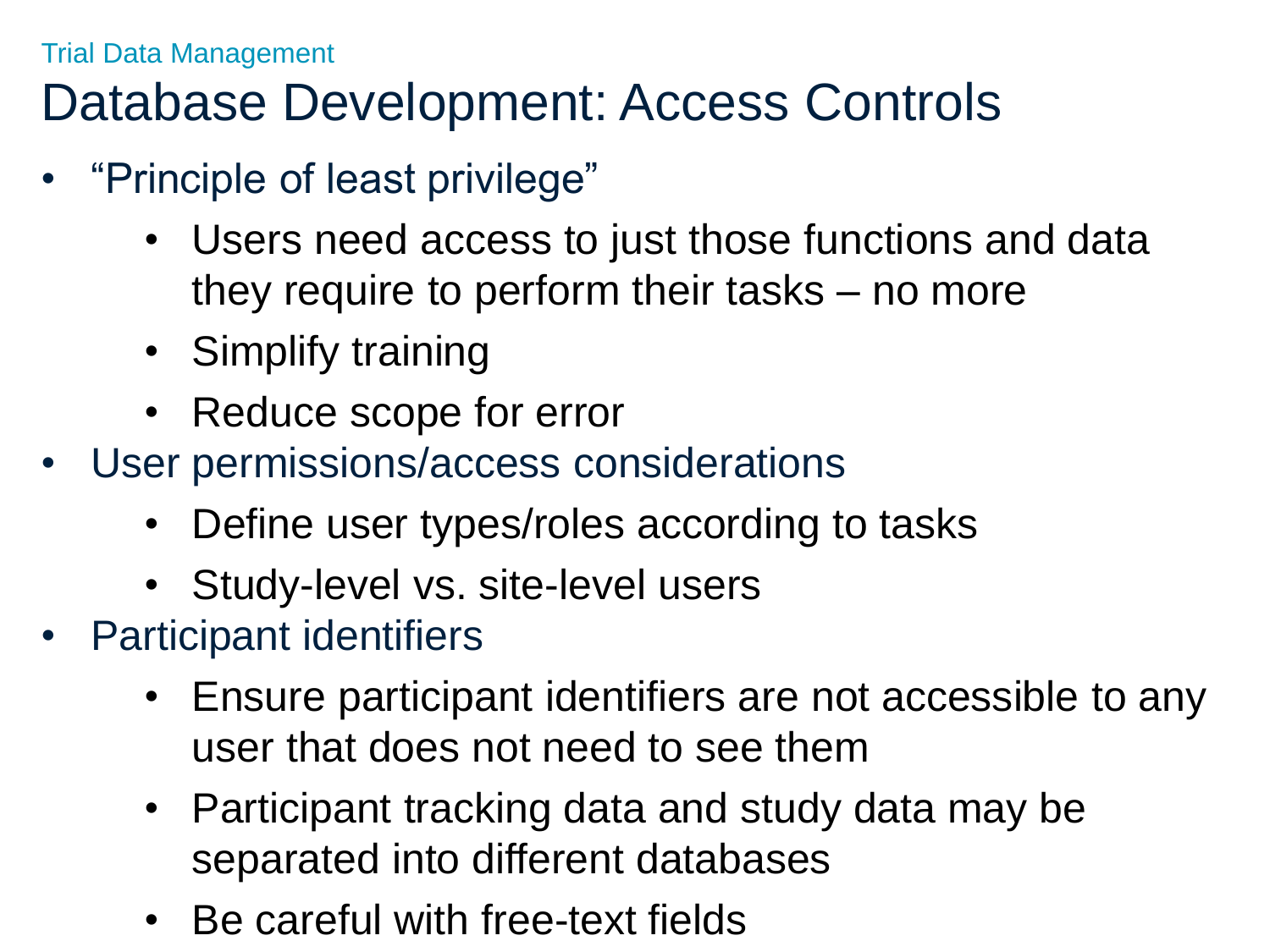## Managing a Live Database: Data Changes

- Inevitable!
- Restrict users able to perform
- Audit trail
	- Essential!
	- Include reason for change
	- On paper if necessary
- Have a SOP
	- How are required changes to be identified?
	- How is the appropriate resolution determined?
	- Who will carry out each step
	- Consider a "Data Issues Log" to document:
		- Description of the problem
		- Suggested resolution
		- Approval and implementation of the resolution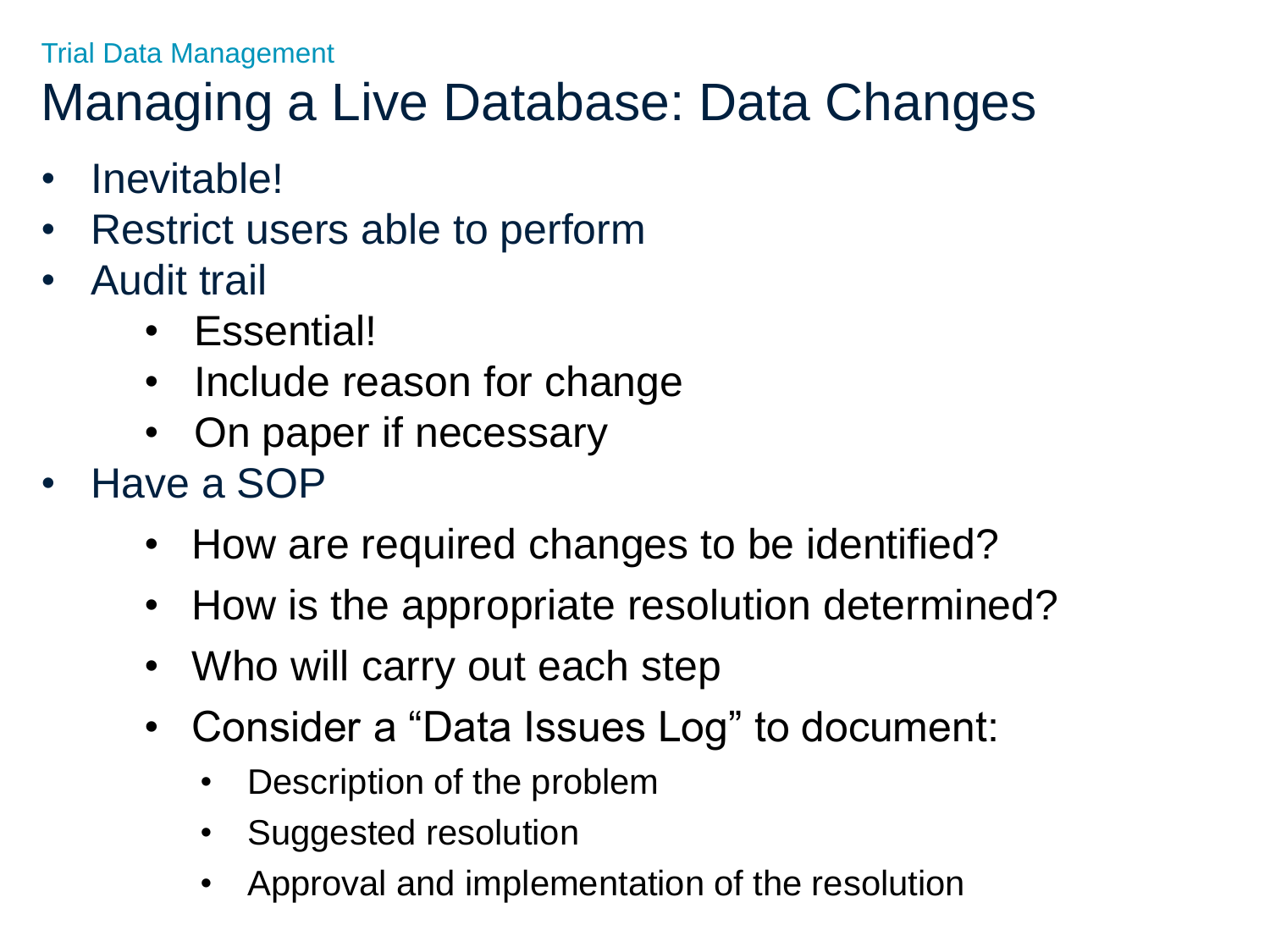## Managing a Live Database: Design Changes

- Also inevitable!
- Adding new data collection elements less problematic than removing or altering
- If removing, consider "retiring" fields by hiding them rather than deleting
- If altering, do not alter the meaning of a variable or value
	- For example, changing the label for option 3:

| $1,$ Thing 1 | 1, Thing 1     |
|--------------|----------------|
| 2, Thing 2   | $2,$ Thing $2$ |
| 3, Other     | 3, Thing 3     |
|              | 4. Other       |

Any records where option 3, "Other", was selected will now be labelled "Thing 3"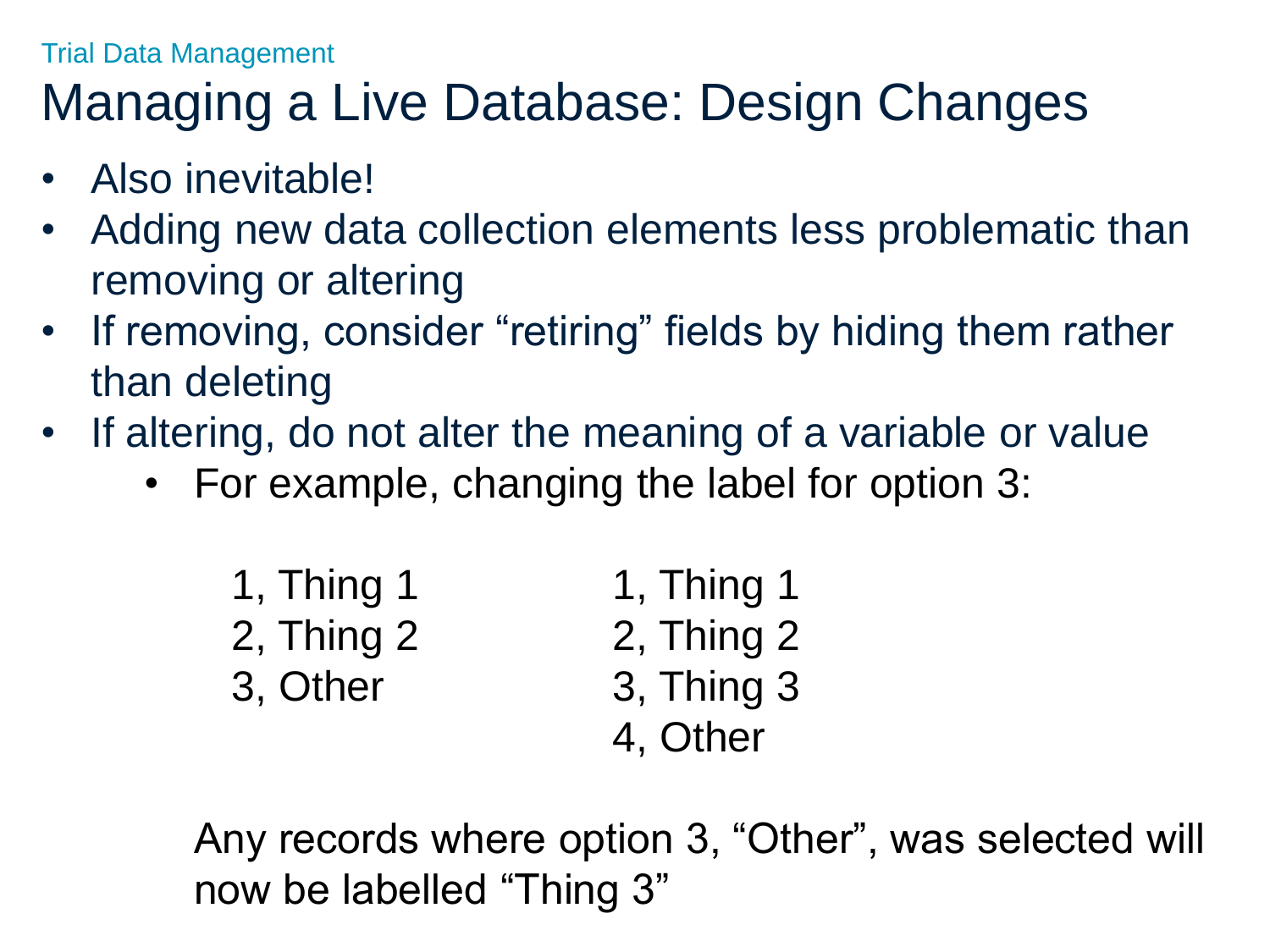## Using Your Data: Export from Database

- Make sure you know how data is exported
	- EpiData exports stats package binary files (.dta, .sav)
	- REDCap, WebSpirit give you raw data in .csv format plus a script (.do, .sps) that reads in the data and labels variables and values to generate a dataset
- Ensure you know what the data will look like, e.g.
	- REDCap's row-per-participant-per-event longitudinal data
	- WebSpirit's nr and enr columns for repeated forms or groups/tables
- Data access process and requirements
	- Who has or can gain access to the data
	- What data is accessible protect identifiers
	- "Statistician" or "Data Manager" roles
	- A "Data Access Request" SOP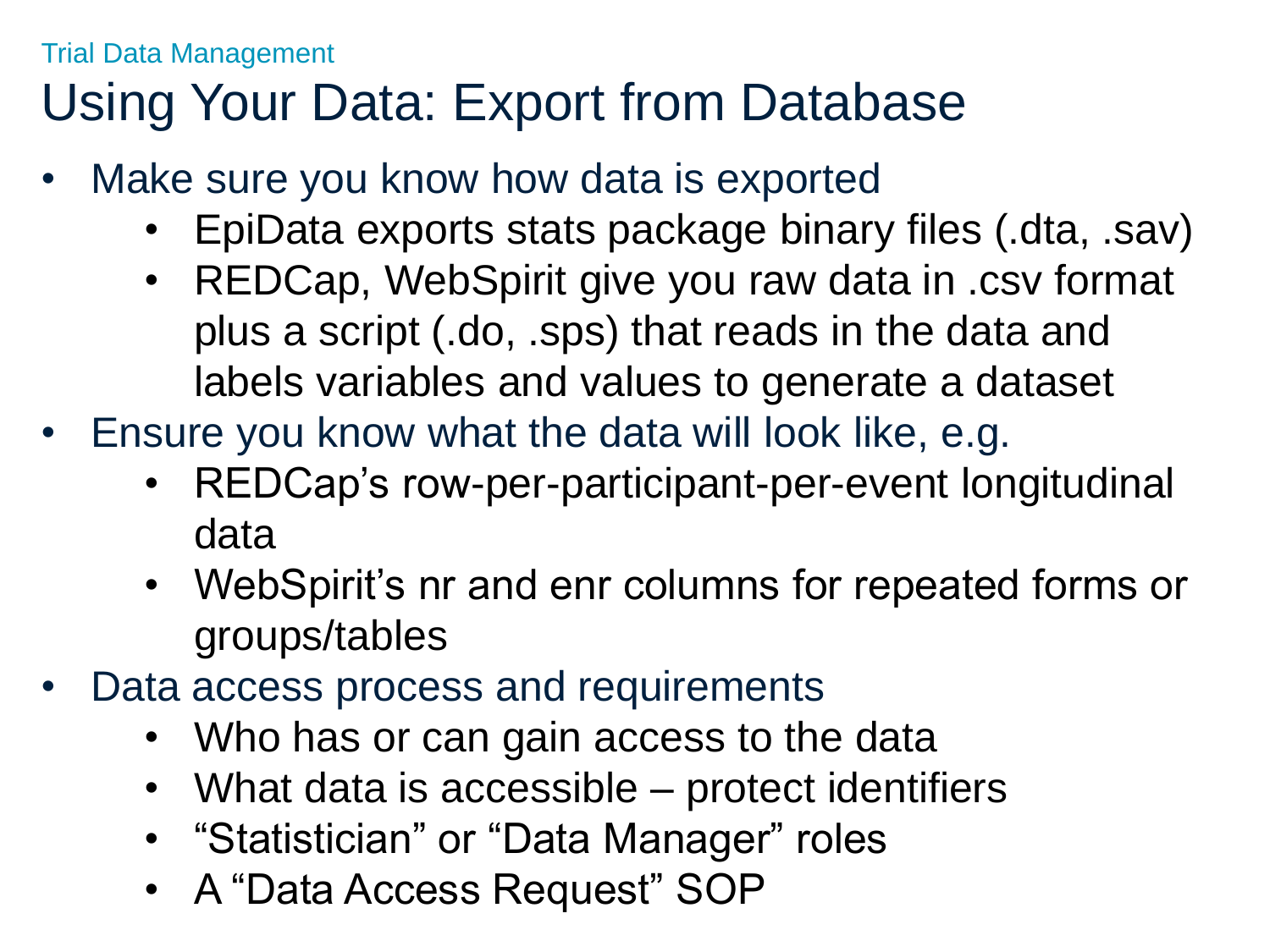## Using Your Data: Preparation for Analyses

- File management
	- Directory structure conventions
		- Indicate purpose, version
	- File naming conventions
		- Indicate purpose, version, date
- All cleaning and dataset preparation should be performed using stats package scripts
	- Stata .do files, SPSS .sav files
	- No ad hoc point and click from menus
	- Preserve raw source data
	- Document reasons for each operation /\* Ensure withdrawn participants are dropped \*/ drop if record id = '1424' | record id = '5460'
	- Remember reproducibility!